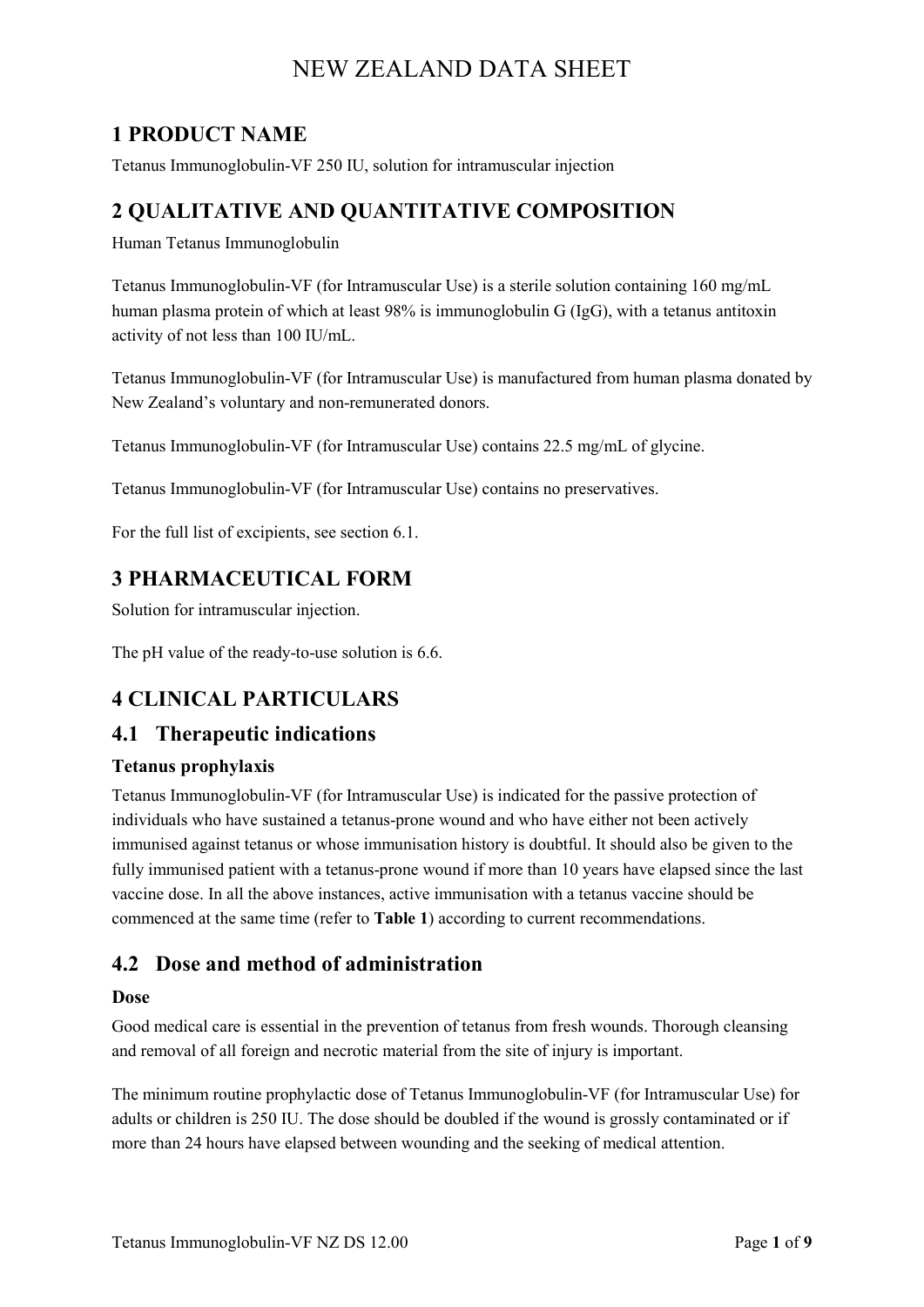|                                                    | <b>Type of wound</b>       |                                                                   |                            |                                                                   |
|----------------------------------------------------|----------------------------|-------------------------------------------------------------------|----------------------------|-------------------------------------------------------------------|
| <b>History of active</b><br>immunisation           | Clean, minor wound         |                                                                   | All other wounds           |                                                                   |
|                                                    | <b>Tetanus</b><br>Vaccine* | <b>Tetanus</b><br>Immunoglobulin-VF<br>(for Intramuscular<br>Use) | <b>Tetanus</b><br>Vaccine* | <b>Tetanus</b><br>Immunoglobulin-VF<br>(for Intramuscular<br>Use) |
| Not immunised or<br>less than 3 doses              | <b>Yes</b>                 | No                                                                | <b>Yes</b>                 | <b>Yes</b>                                                        |
| 3 doses or more:<br>$<$ 5 years since<br>last dose | No.                        | N <sub>0</sub>                                                    | No                         | No                                                                |
| 5 to 10 years<br>since last dose                   | No.                        | No                                                                | Yes                        | N <sub>o</sub>                                                    |
| $>10$ years since<br>last dose                     | Yes                        | No                                                                | Yes                        | <b>Yes</b>                                                        |

#### **Table 1: Guide to tetanus prophylaxis in wound management**

\* For children less than 8 years old, use of a combined diphtheria/tetanus/pertussis (DTPa) vaccine is recommended in preference to tetanus vaccine alone. For persons 8 years of age or older use a combined diphtheria/tetanus (dT) vaccine in preference to tetanus vaccine alone.

#### **Paediatric population**

Children and adults are to receive the same dose.

#### **Method of administration**

Tetanus Immunoglobulin-VF (for Intramuscular Use) should be brought to room temperature before use, and given slowly by deep intramuscular injection using an appropriate sized needle.

If a large dose is required, it is advisable to administer it in divided doses at different sites. This applies in the case of doses above 2 mL for children up to 20 kg body weight and doses above 5 mL for persons above 20 kg body weight.

Hyaluronidase and/or a suitable local anaesthetic may be added to the injection if desired.

An intravenous preparation of tetanus immunoglobulin (Tetanus Immunoglobulin for intravenous use) is available for patients where large doses are indicated (i.e. treatment of tetanus), or when the patient has a significant haemostatic defect which may cause bleeding following intramuscular injection.

Although Tetanus Immunoglobulin-VF (for Intramuscular Use) and vaccine can be given at the same time, they should be administered in opposite limbs, using separate syringes.

For further instructions, see section 6.6.

### **4.3 Contraindications**

Tetanus Immunoglobulin-VF (for Intramuscular Use) is contraindicated in patients:

who have had a true anaphylactic reaction to the active substance or to any of the components of the product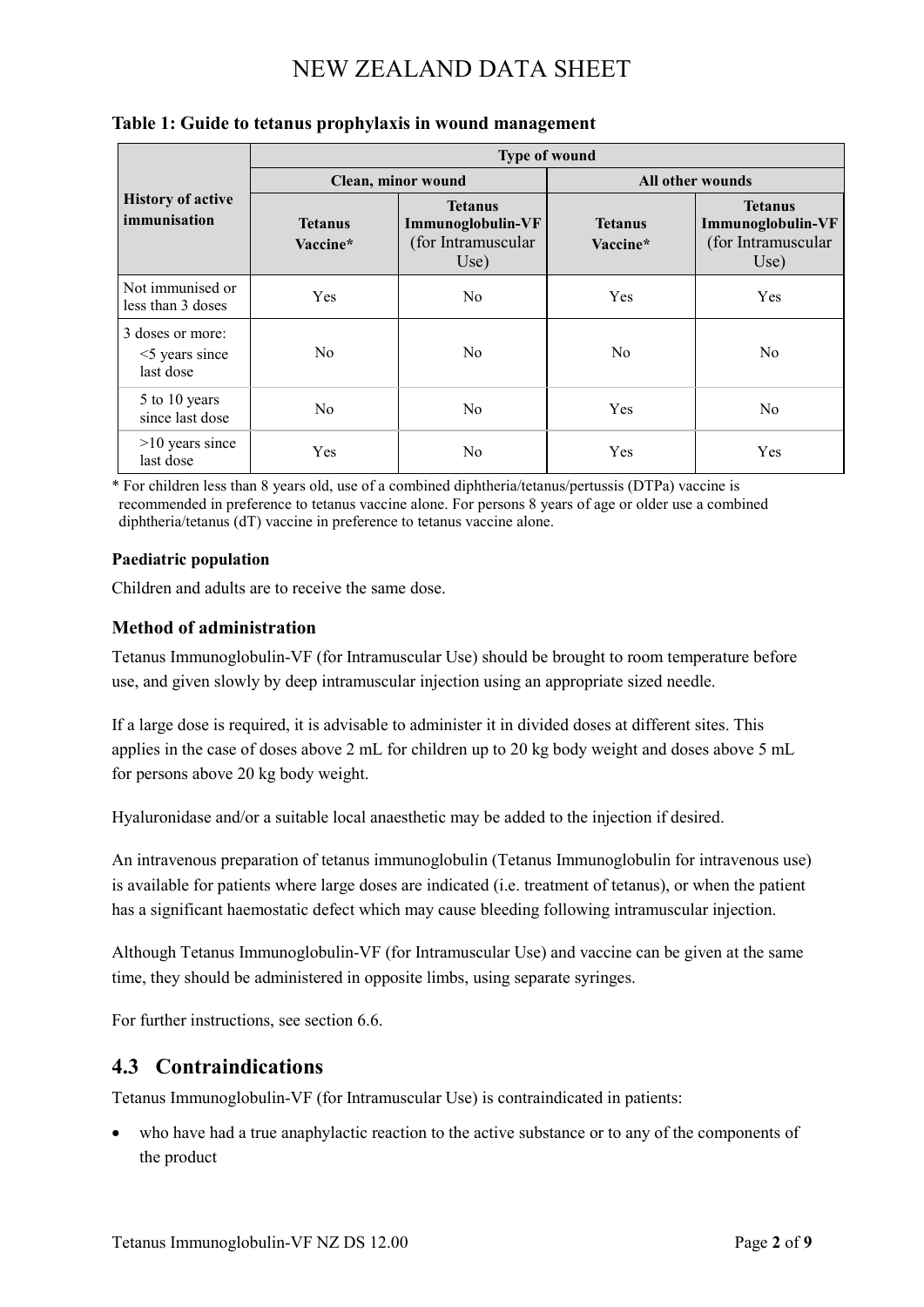- with immunoglobulin A (IgA) deficiency, unless they have been tested and shown not to have circulating anti-IgA antibodies, since these patients may experience severe reactions to the IgA which is present in trace amounts
- who have severe thrombocytopenia or any coagulation disorder that would contraindicate intramuscular injections.

# **4.4 Special warnings and precautions for use**

#### **Route of administration**

**Tetanus Immunoglobulin-VF (for Intramuscular Use) MUST NOT be administered intravenously** because of the potential for anaphylactic reactions. Injections must be made intramuscularly, and care should be taken to draw back on the plunger of the syringe before injection in order to be certain that the needle is not in a blood vessel. (Tetanus Immunoglobulin for intravenous use is available when an intravenous product is required).

#### **Hypersensitivity**

Tetanus Immunoglobulin-VF (for Intramuscular Use) should be given with caution to patients with a history of prior systemic allergic reactions following the administration of human immunoglobulin preparations.

Tetanus Immunoglobulin-VF (for Intramuscular Use) contains a small quantity of IgA. Individuals who are deficient in IgA have the potential for developing IgA antibodies and may have anaphylactic reactions after administration of blood components containing IgA. The physician must therefore weigh the benefit of treatment with Tetanus Immunoglobulin-VF (for Intramuscular Use) against the potential risks of hypersensitivity reactions.

Rarely human tetanus immunoglobulin can induce a precipitous fall in blood pressure with anaphylactic reaction, even in patients who had tolerated previous treatment with normal human immunoglobulin. In case of anaphylactic reaction, the injection should be stopped immediately.

In the case of shock, treatment should follow the guidelines of shock therapy.

Patients should be observed for at least 20 minutes after administration of Tetanus Immunoglobulin-VF (for Intramuscular Use). Particularly in cases of inadvertent intravenous injection, patients should be observed for longer term (at least 1 hour) after administration.

#### **Pathogen safety**

This product is made from human plasma. Products made from human plasma may contain infectious agents, such as viruses and theoretically Creutzfeldt-Jakob Disease (CJD) agents, that can cause disease.

The risk that such products will transmit an infectious agent has been reduced by screening plasma donors for prior exposure to certain infectious agents and by testing for the presence of certain viral markers.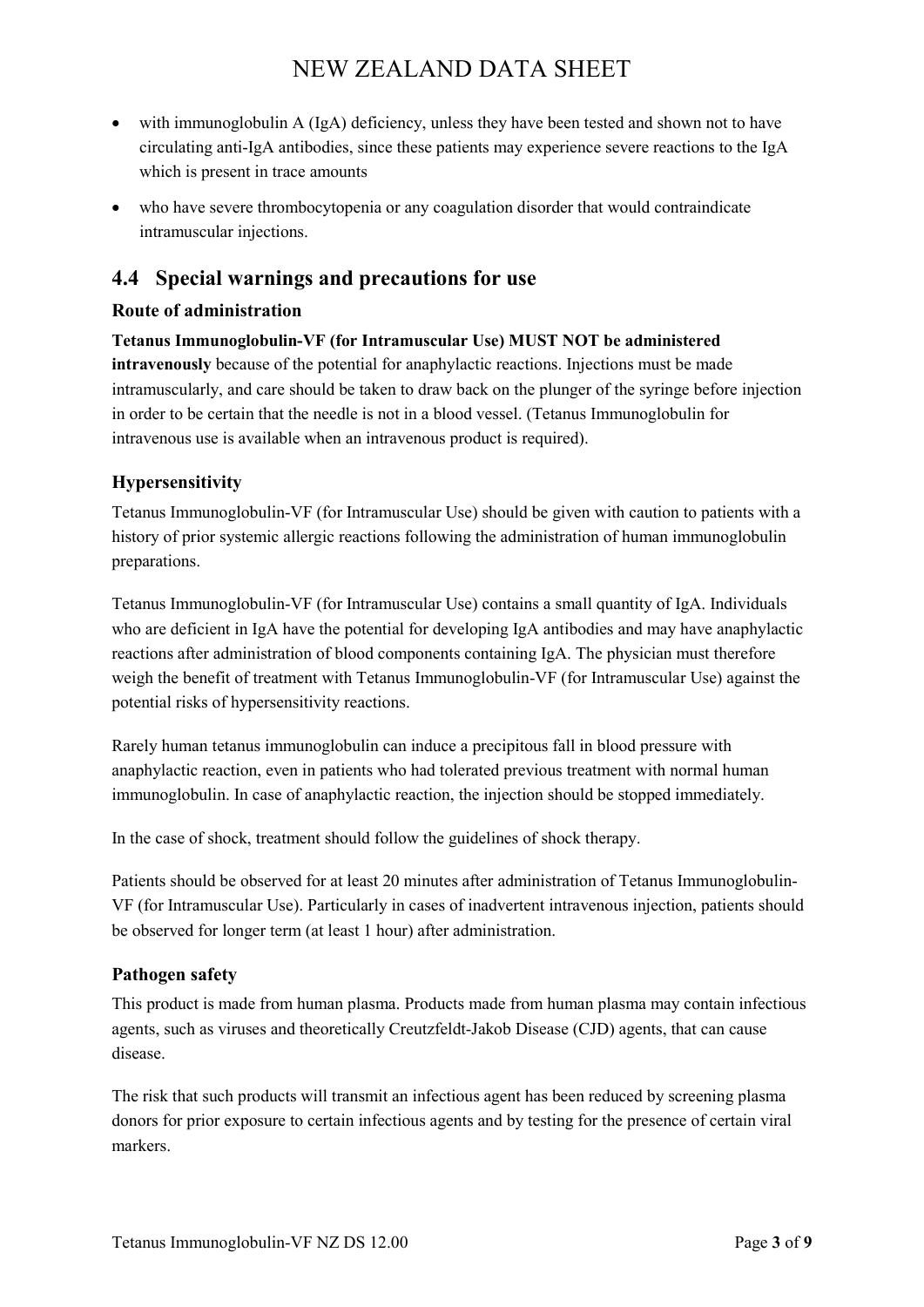In addition, virus removal and inactivation procedures are included in the manufacturing process. The current procedures applied in the manufacture of this product are effective against enveloped viruses such as human immunodeficiency virus (HIV), hepatitis B (HBV) and hepatitis C virus (HCV), and the non-enveloped viruses, such as hepatitis A virus (HAV) and human parvovirus B19.

There is no evidence to date that parvovirus B19 can be transmitted by Tetanus Immunoglobulin-VF (for Intramuscular Use) and the nanofiltration step of the manufacturing process has been shown to remove such viruses (or viruses of similar size). The product is known to contain antibodies to the virus.

Immunoglobulins for intramuscular injection, prepared by this process from plasma screened by current methods, have not been implicated in the transmission of viral infectious diseases including HIV. Studies using plasma spiked with HIV have shown that the Cohn cold-ethanol fractionation process produces a very large reduction in virus titre with undetectable levels in the immunoglobulin fraction. Epidemiological studies have not recognised any cluster of AIDS patients or HIV seroconversion in immunoglobulin recipients.

Despite these measures, such products may still potentially transmit disease. There is also the possibility that other known or unknown infectious agents may be present in such products. Vaccination for patients in receipt of medicinal products from human plasma should be considered where appropriate.

It is strongly recommended that every time that Tetanus Immunoglobulin-VF (for Intramuscular Use) is administered to a patient, the name and batch number of the product are recorded in order to maintain a link between the patient and the batch of the product.

#### **Genotoxicity and carcinogenicity**

No genotoxicity or carcinogenicity studies have been conducted with Tetanus Immunoglobulin-VF (for Intramuscular Use). There have been no reports of such effects associated with the use of CSL Behring's plasma-derived products.

#### **Effects on laboratory tests**

After injection of immunoglobulin, the transitory rise of the various passively transferred antibodies in the patient's blood may result in misleading positive results in serological testing. Passive transmission of antibodies to erythrocyte antigens (e.g., anti-A, anti-B, anti-D) may interfere with some serological tests for red cell allo-antibodies (e.g. Coombs' test).

## **4.5 Interaction with other medicines and other forms of interaction**

Tetanus Immunoglobulin-VF (for Intramuscular Use) should not be mixed with other pharmaceutical products, except as indicated (see section 4.2).

#### **Vaccinations with live attenuated virus vaccines**

Passively acquired antibody can interfere with the response to live, attenuated virus vaccines. Therefore, administration of such vaccines, e.g. poliomyelitis or measles, should be deferred until approximately three months after passive immunisation. In the case of measles, the decrease in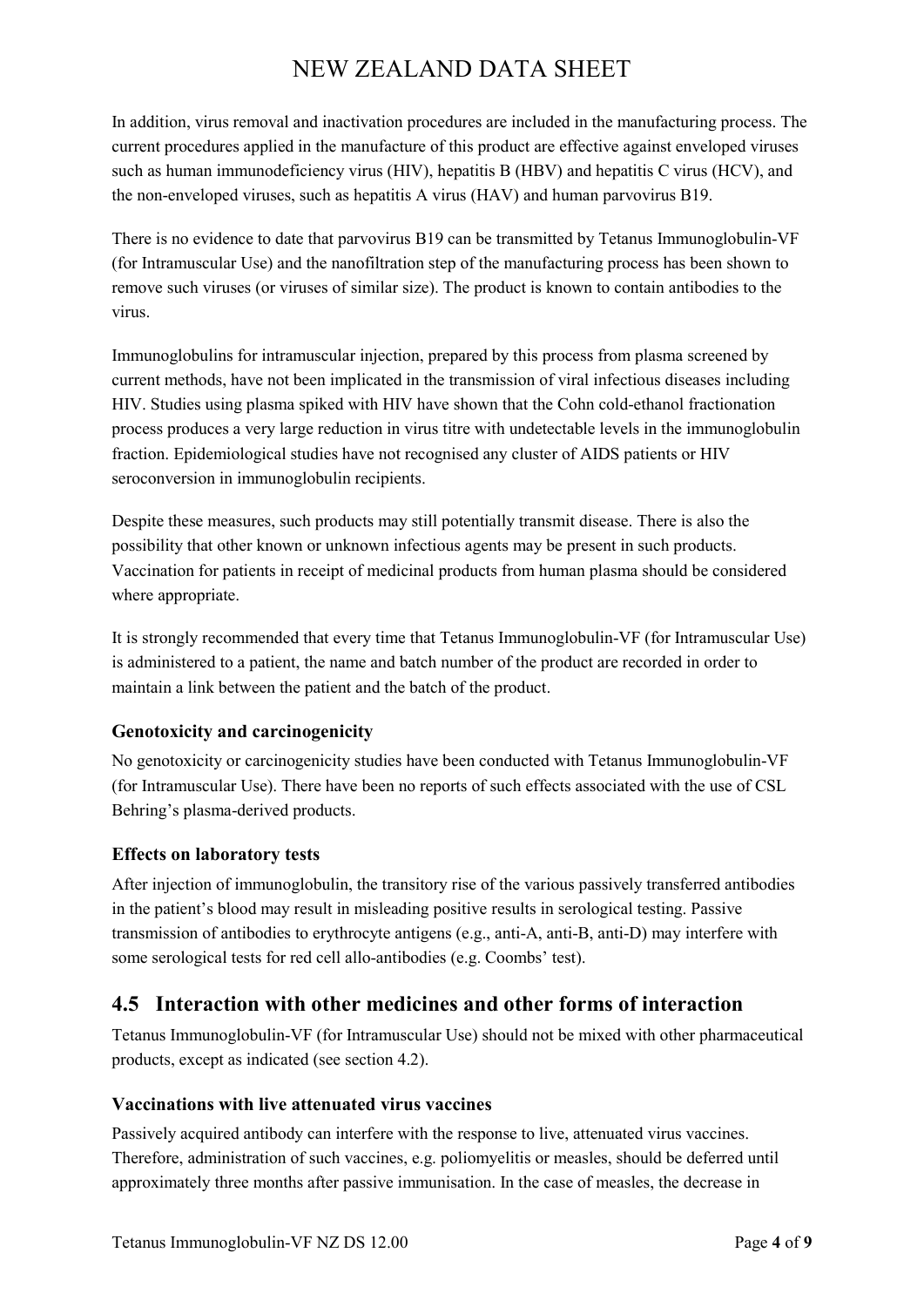efficacy may persist for up to one year. Therefore, patients receiving measles vaccine should have their antibody status checked.

#### **Vaccinations with inactivated vaccines**

Inactivated vaccines may be administered concurrently with passive antibody (although in separate syringes) to induce active immunity as is sometimes done for tetanus-prone wounds.

## **4.6 Fertility, pregnancy and lactation**

#### **Pregnancy**

The safety of this medicinal product for use in human pregnancy has not been established in controlled clinical trials. Tetanus Immunoglobulin-VF (for Intramuscular Use) should therefore only be given with caution to pregnant women.

#### **Breast-feeding**

The safety of this medicinal product for use during lactation has not been established in controlled clinical trials. Tetanus Immunoglobulin-VF (for Intramuscular Use) should therefore only be given with caution to breast-feeding mothers. Immunoglobulins are excreted in breast milk, however, it is not known whether this applies to passively administered Tetanus Immunoglobulin-VF (for Intramuscular Use).

#### **Fertility**

No reproductive toxicity studies have been conducted with Tetanus Immunoglobulin-VF (for Intramuscular Use). There have been no reports of such effects associated with the use of CSL Behring's plasma-derived products.

### **4.7 Effects on ability to drive and use machines**

No effects on ability to drive and use machines have been observed.

### **4.8 Undesirable effects**

#### **Summary of the safety profile**

Local tenderness, erythema and stiffness may occur at the site of injection and may persist for several hours. This may occur after any intramuscular injection.

Mild pyrexia, malaise, drowsiness and urticaria have been reported occasionally after injections of immunoglobulins. True allergic responses are rare. Skin lesions, headache, dizziness, nausea, generalised hypersensitivity reactions and convulsions have been reported on rare occasions.

#### **Clinical studies**

In the clinical trial with Hepatitis B Immunoglobulin, the following general and local reactions were recorded in the 58 healthy subjects (total number of events, up to and including 7 days post injection; pasteurised/unpasteurised product): malaise (20/22 events), drowsiness (13/17 events), induration (10/4 events), sensation of fever (4/4 events), chills (3/3 events), sweating (3/1 events) and warmth/heat when touched (0/4 events). There was an overall higher reporting of local tolerance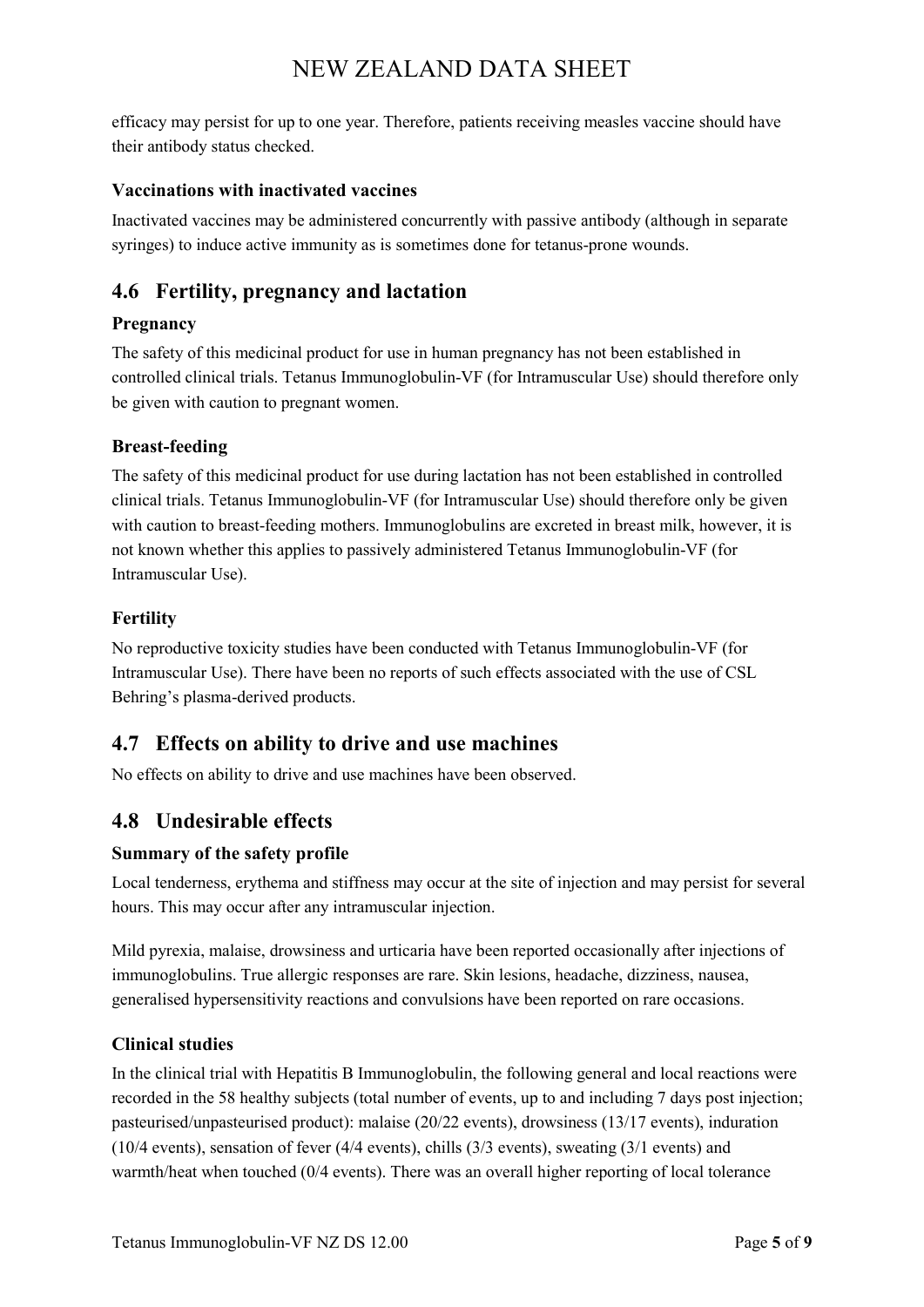adverse events at the injection site for the unpasteurised product, such as pain (32/52 events), bruising (10/22 events), redness (2/8 events) and irritation (2/4 events).

#### **Paediatric population**

The use of this product in the paediatric population has not been established in appropriate studies. To date, this population is not over-represented in spontaneous reports of adverse events associated with the use of CSL Behring's intramuscular immunoglobulin products.

#### **Elderly population**

The use of this product in the elderly population has not been established in appropriate studies. To date, this population is not over-represented in spontaneous reports of adverse events associated with the use of CSL Behring's intramuscular immunoglobulin products.

#### **Reporting of suspected adverse reactions**

Reporting suspected adverse reactions after authorisation of the medicine is important. It allows continued monitoring of the benefit/risk balance of the medicine. Healthcare professionals are asked to report any suspected adverse reactions https://nzphvc.otago.ac.nz/reporting/

### **4.9 Overdose**

The consequences of overdosage are not known.

For advice on the management of overdose please contact the National Poisons Centre on 0800 POISON (0800 764766).

# **5 PHARMACOLOGICAL PROPERTIES**

### **5.1 Pharmacodynamic properties**

Pharmacotherapeutic group: immune sera and immunoglobulins, human tetanus immunoglobulin.

#### ATC code: J06BB02

Tetanus Immunoglobulin-VF (for Intramuscular Use) is prepared from human plasma. Donations are selected on the basis that they contain high levels of specific antibodies against the toxin of *Clostridium tetani*. The manufacturing process for Tetanus Immunoglobulin-VF (for Intramuscular Use) contains specific steps to reduce the possibility of viral transmission including pasteurisation for viral inactivation and nanofiltration for virus removal.

#### **Mechanism of action**

Tetanus Immunoglobulin-VF (for Intramuscular Use) contains high levels of antibodies (mainly IgG) against tetanus toxin.

#### **Clinical efficacy and safety**

A comparative clinical trial was conducted to investigate the effect of pasteurisation on the *in vivo* behaviour of intramuscular immunoglobulins using Hepatitis B Immunoglobulin (pasteurised and unpasteurised) as the representative of this group of products.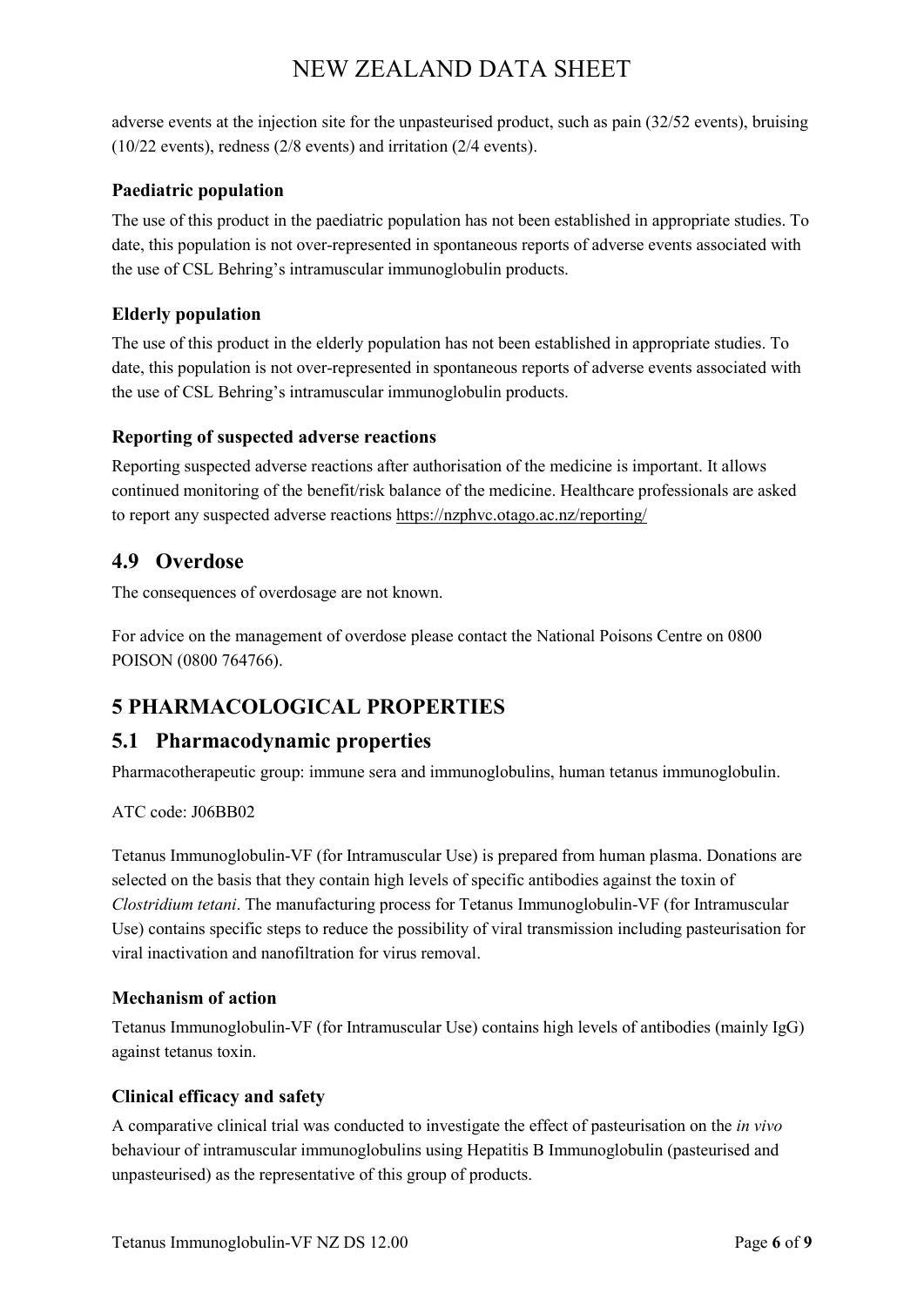Fifty-eight (58) healthy subjects (28 males and 30 females) each received an intramuscular injection of pasteurised (viral inactivated) or unpasteurised Hepatitis B Immunoglobulin. No significant differences were observed.

Twenty-eight (28) subjects received the viral inactivated product. Maximal serum concentration of IgG was reached after 8.0±5.5 days (mean±s.d.), and the estimated half-life of IgG was 27.2±6.6 days (mean±s.d.). These values are consistent with ranges observed with other intramuscular immunoglobulin products.

A clinical trial with Tetanus Immunoglobulin-VF (for Intramuscular Use) has not been conducted.

# **5.2 Pharmacokinetic properties**

#### **Absorption and Distribution**

Human tetanus immunoglobulin for intramuscular administration is bioavailable in the recipient's circulation after a delay of 2 to 3 days. Human tetanus immunoglobulin has a half-life of about 3 to 4 weeks. This half-life may vary from patient to patient.

#### **Elimination**

IgG and IgG-complexes are broken down in cells of the reticuloendothelial system.

# **5.3 Preclinical safety data**

Tetanus Immunoglobulin-VF (for Intramuscular Use) with tetanus immunoglobulin as the active ingredient is derived from human plasma and acts like an endogenous constituent of plasma. Preclinical studies with repeated dose applications (chronic toxicity, carcinogenicity and mutagenicity) cannot be reasonably performed in conventional animal models due to the development of antibodies following the application of heterologous human proteins.

# **6 PHARMACEUTICAL PARTICULARS**

### **6.1 List of excipients**

Glycine Water for injections

### **6.2 Incompatibilities**

This medicine must not be mixed with other medicines, diluents, or solvents except those mentioned in section  $4.2$ .

## **6.3 Shelf life**

3 years

#### **Shelf life after first opening:**

The product does not contain an antimicrobial preservative. It must, therefore, be used immediately after opening the vial.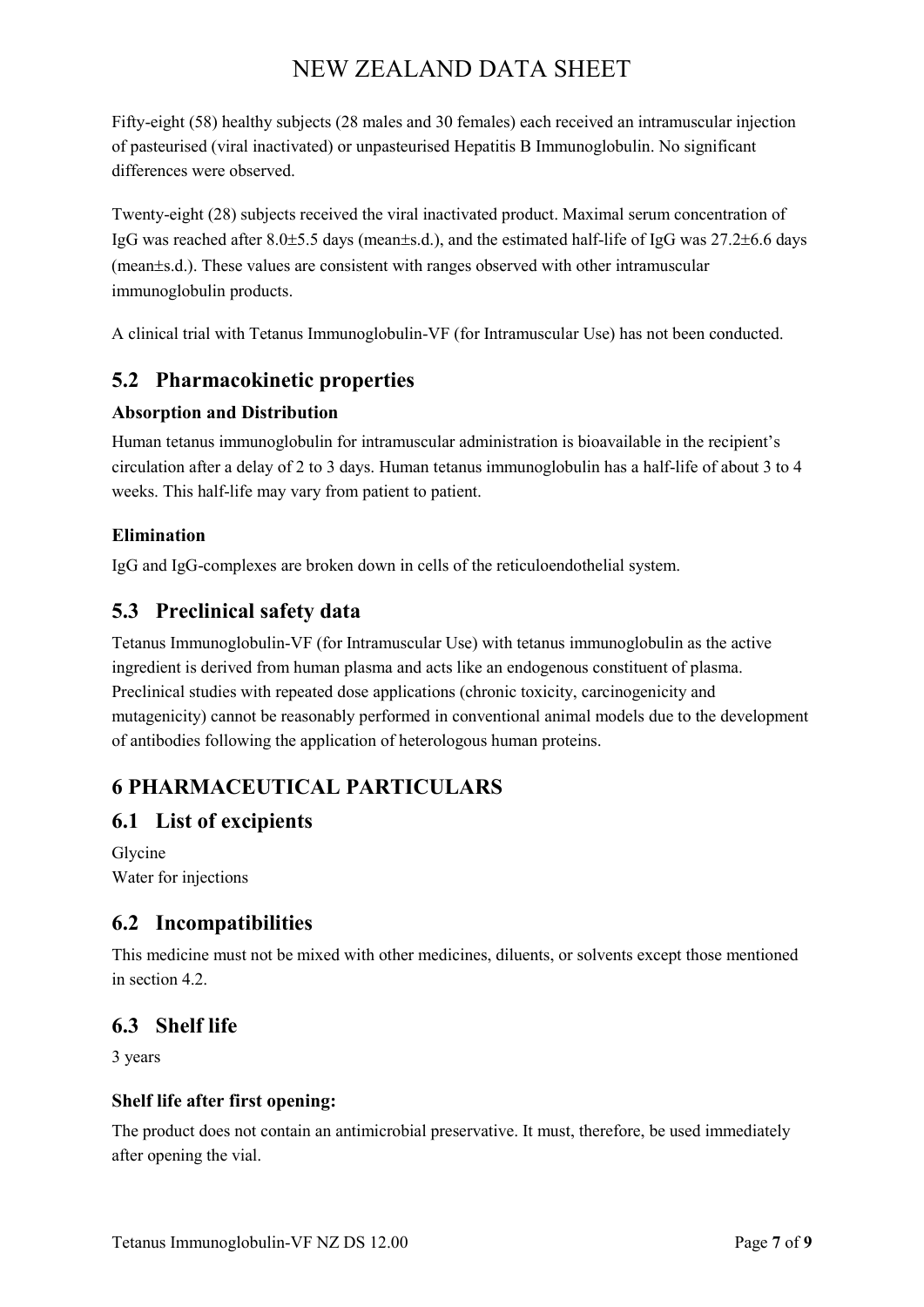### **6.4 Special precautions for storage**

Store at 2°C to 8°C (Refrigerate. Do not freeze).

Protect from light.

For storage conditions of the medicine after first opening, see section 6.3.

## **6.5 Nature and contents of container**

Solution in a single glass vial, with a rubber stopper, an aluminium seal and a plastic flip-top cap.

#### **Pack size**

1 vial with 250 IU human tetanus antitoxin

The actual volume in the vial is stated on the label.

Tetanus Immunoglobulin-VF is packaged in latex free materials.

## **6.6 Special precautions for disposal and other handling**

Tetanus Immunoglobulin-VF (for Intramuscular Use) is a sterile, ready-to-use solution.

If the product appears to be turbid by transmitted light or contains any sediment it must not be used.

Any unused solution must be discarded appropriately.

### **7 MEDICINE SCHEDULE**

Prescription Medicine

## **8 SPONSOR**

CSL Behring (NZ) Ltd PO Box 62590 Greenlane Auckland 1546 New Zealand

For Medical/Technical Enquiries: TOLL FREE: 0800 640 677

For Customer Service Enquiries: TOLL FREE: 0800 841 532

customerservice@cslbehring.com.au

www.cslbehring.com.au